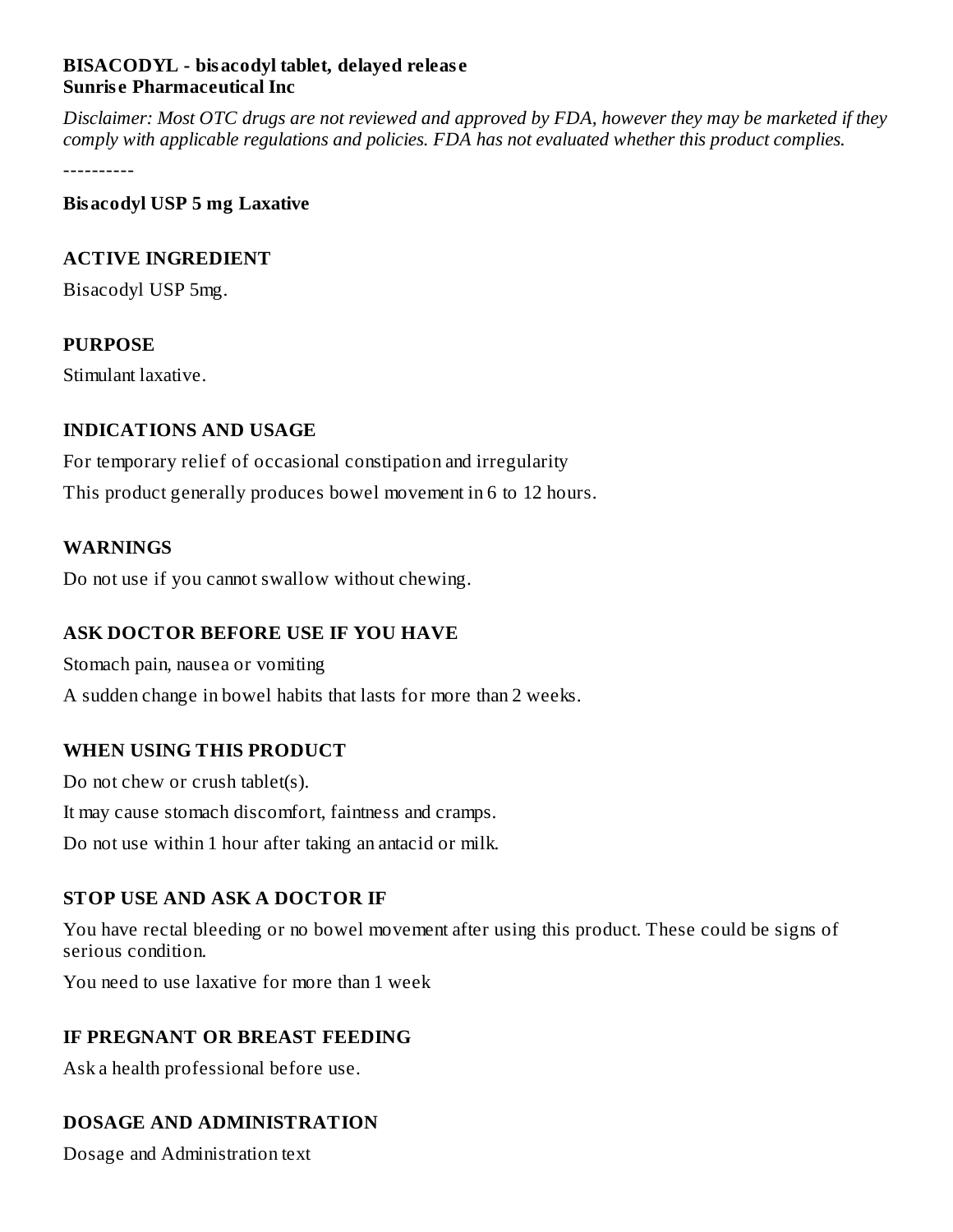# **KEEP OUT OF REACH OF CHILDREN**

In case of overdose, get medical help or contact a Poison Control Center right away.

## **DIRECTIONS**

Take with a glass of water

Adults and children 12 years and over 1 to 3 tablets in a single daily dose Children 6 to under 12 years 1 tablet in a single daily dose Children under 6 years Ask a doctor

## **OTHER INFORMATION**

Store at 20°-25°C(68°-77°F)

#### **INACTIVE INGREDIENT**

Calcium sulfate, carnuba wax, colloidal silicon dioxide, croscarmellose sodium, D & C yellow # 10, edible ink, FD & C yellow #6, gelatin, hydroxypropylymethyl cellulose, kaolin, lactose, magnesium stearate, methacrylic acid copolymer, microcrystalline celloluse, mineral oil, polyethylene glycol, propylene glycol, stearic acid, sucrose, sugar, talc, titanium dioxide, triethyl citrate.

## **PACKAGE LABEL.PRINCIPAL DISPLAY PANEL**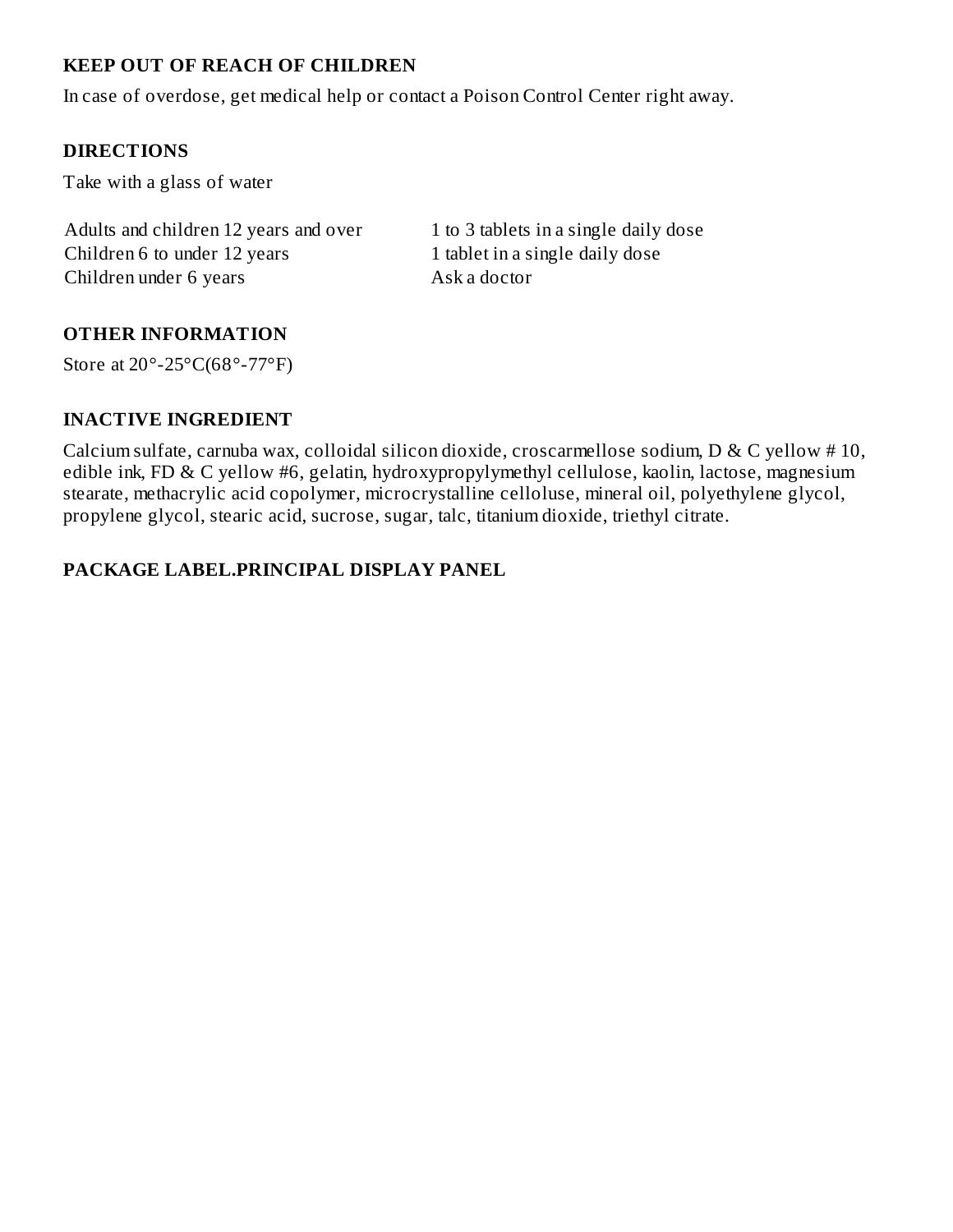

| ■ it may cause stomach discomfort, faintness<br>and cramps<br>(continued                                                                        | ï                                                                                                                                                                                                                                                                                                                                                                                                                           | overdose, get medical help or contact a Poison<br>1 to 3 tablets in a<br>single daily dose<br>single daily dose<br>glass of water<br>aska doctor<br>1 tablet in a<br>$\overline{c}$ |                                                                                      | aluminum lake, gelatin, hydroxypropylmethyl<br>cellulose, kaolin, lactose, magnesium stearate,<br>methacrylic acid copolymer, microcrystalline<br>cellulose, mineral oil, polyethylene glycol,<br>propylene glycol, stearic acid, sucrose, sugar,<br>talc, titanium dioxide, triethyl citrate<br>sulfate, |  |
|-------------------------------------------------------------------------------------------------------------------------------------------------|-----------------------------------------------------------------------------------------------------------------------------------------------------------------------------------------------------------------------------------------------------------------------------------------------------------------------------------------------------------------------------------------------------------------------------|-------------------------------------------------------------------------------------------------------------------------------------------------------------------------------------|--------------------------------------------------------------------------------------|-----------------------------------------------------------------------------------------------------------------------------------------------------------------------------------------------------------------------------------------------------------------------------------------------------------|--|
| o not use within 1 hour after taking an<br>do not chew or crush tablet(s)<br>When using this product<br><b>Facts</b><br>antacid or milk<br>Drug | movement auer using sinceresses condition.<br>These could be signs of a serious condition.<br>- Issues for more than 1<br>you need to use a laxative for more than<br>f pregnant or breast-feeding, ask a health<br>professional before use.<br>Keep out of reach of children. In case of<br>$\blacksquare$ you have rectal bleeding or no bowel<br>movement after using this product.<br>Stop use and ask a doctor<br>week | Control Center right away.<br><b>Directions</b> take with<br>children under 6 years<br>adults and children<br>children 6 to under<br>12 years and over<br>12 years                  | protect from excessive humidity<br>store at 20°-25°C (68°-77°F)<br>Other information | carnauba wax, čolloidal silicon dioxide,<br>croscarmellose sodium, D&C yellow #10<br>aluminum lake, edible ink, FD&C yellow #6<br>Inactive ingredients cabium<br>aluminum lake,                                                                                                                           |  |

# **BISACODYL**

| bisacodyl tablet, delayed release                                    |                        |                    |  |                 |          |
|----------------------------------------------------------------------|------------------------|--------------------|--|-----------------|----------|
|                                                                      |                        |                    |  |                 |          |
| <b>Product Information</b>                                           |                        |                    |  |                 |          |
| Product Type                                                         | HUMAN OTC DRUG         | Item Code (Source) |  | NDC:11534-013   |          |
| <b>Route of Administration</b>                                       | ORAL                   |                    |  |                 |          |
|                                                                      |                        |                    |  |                 |          |
|                                                                      |                        |                    |  |                 |          |
| <b>Active Ingredient/Active Moiety</b>                               |                        |                    |  |                 |          |
| <b>Ingredient Name</b><br><b>Basis of Strength</b>                   |                        |                    |  | Strength        |          |
| BISACODYL (UNII: 10 X0 70 9 Y6 I) (BISACODYL - UNII:10 X0 70 9 Y6 I) |                        | BISACODYL          |  | 5 <sub>mg</sub> |          |
|                                                                      |                        |                    |  |                 |          |
|                                                                      |                        |                    |  |                 |          |
| <b>Inactive Ingredients</b>                                          |                        |                    |  |                 |          |
|                                                                      | <b>Ingredient Name</b> |                    |  |                 | Strength |
| <b>CALCIUM SULFATE (UNII: WAT0DDB505)</b>                            |                        |                    |  |                 |          |
| <b>CARNAUBA WAX (UNII: R12CBM0EIZ)</b>                               |                        |                    |  |                 |          |
| <b>SILICON DIO XIDE (UNII: ETJ7Z6 XBU4)</b>                          |                        |                    |  |                 |          |
| CROSCARMELLOSE SODIUM (UNII: M28OL1HH48)                             |                        |                    |  |                 |          |
|                                                                      |                        |                    |  |                 |          |